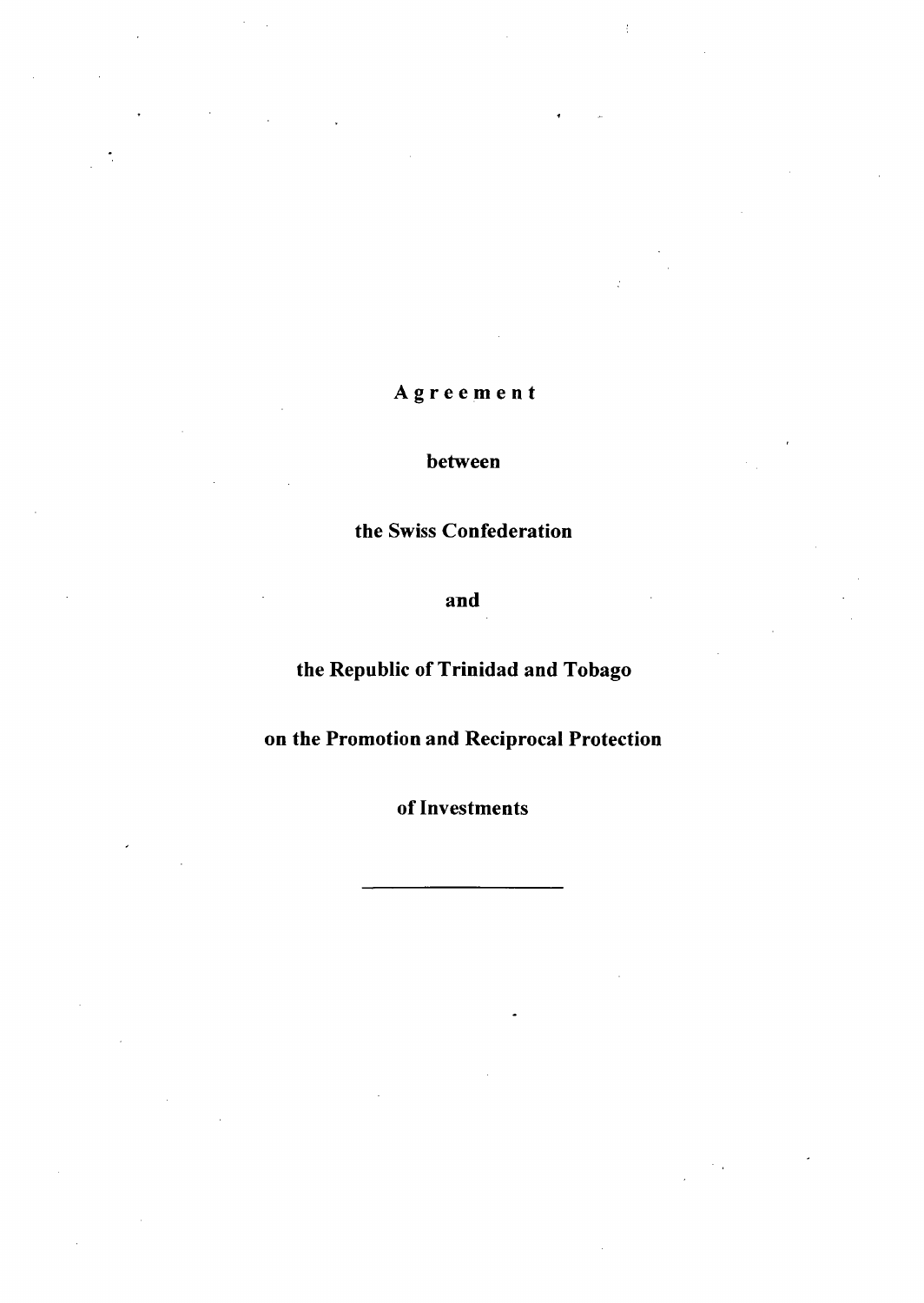# **Preamble**

The Swiss Federal Council and the Government of the Republic of Trinidad and Tobago, hereinafter referred to as the "Contracting Parties",

Desiring to intensify economic cooperation to the mutual benefit of both States,

Intending to create and maintain favourable conditions for investments by investors of one State in the territory of the other State,

Recognizing the need to promote and protect foreign investments with the aim of fostering the economic prosperity in both States,

Convinced that these objectives can be achieved without relaxing health, safety and environmental measures of gênerai application,

Have agreed as follows:

 $\ddot{\phantom{a}}$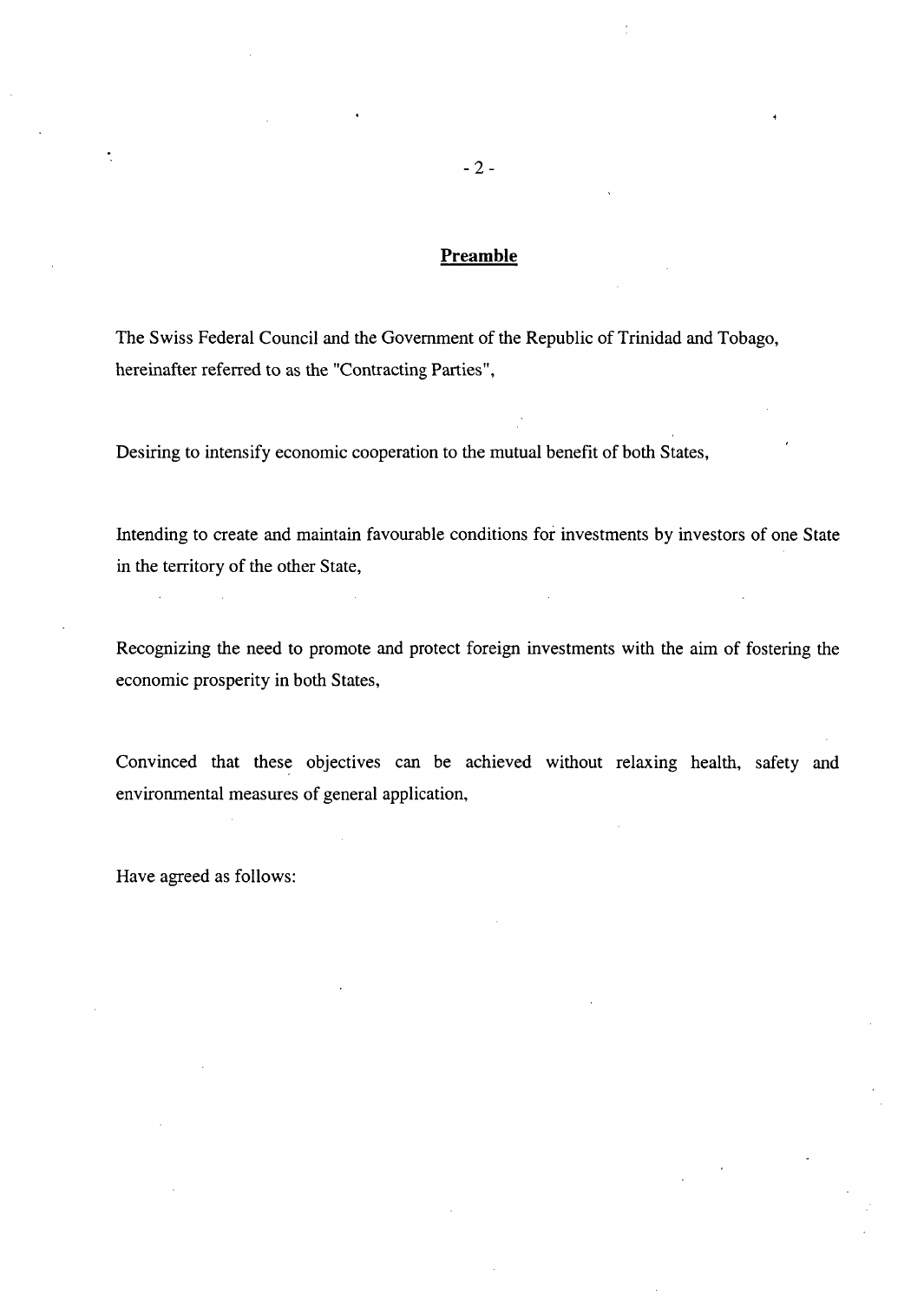#### **Definitions**

For the purpose of this Agreement:

- (1) The term "investor" refers with regard to either Contracting Party to any of the following natural or juridical persons that seek to make, are making or have made an investment:
	- (a) natural persons who, according to the law of that Contracting Party, are considered to be its nationals;
	- (b) juridical persons, including companies, corporations, business associations and other organisations, which are constituted or otherwise duly organised under the law of that Contracting Party;
	- (c) juridical persons not established under the law of that Contracting Party
		- $(i)$  in which more than 50 per cent of the equity interest is owned by persons of that Contracting Party; or
		- (ii) in relation to which persons of that Contracting Party have the power to name a majority of their directors or otherwise legally direct their actions.
- (2) The term "investments" shall include every kind of asset, and in particular:
	- (a) movable and immovable property as well as any other rights in rem, such as servitudes, mortgages, liens, pledges;
	- (b) shares, stock, debentures and any other form of participation in a company;
	- (c) claims to money or to any performance having an economic value, except for loans that are not connected with an investment;
	- (d) intellectual property rights (such as copyrights, patents, utility models, industrial designs or models, trade or service marks, trade names, indications of origin), know-how and goodwill;
	- (e) business concessions or similar rights conferred by law or under contract, including concessions to search for, cultivate, extract or exploit natural resources.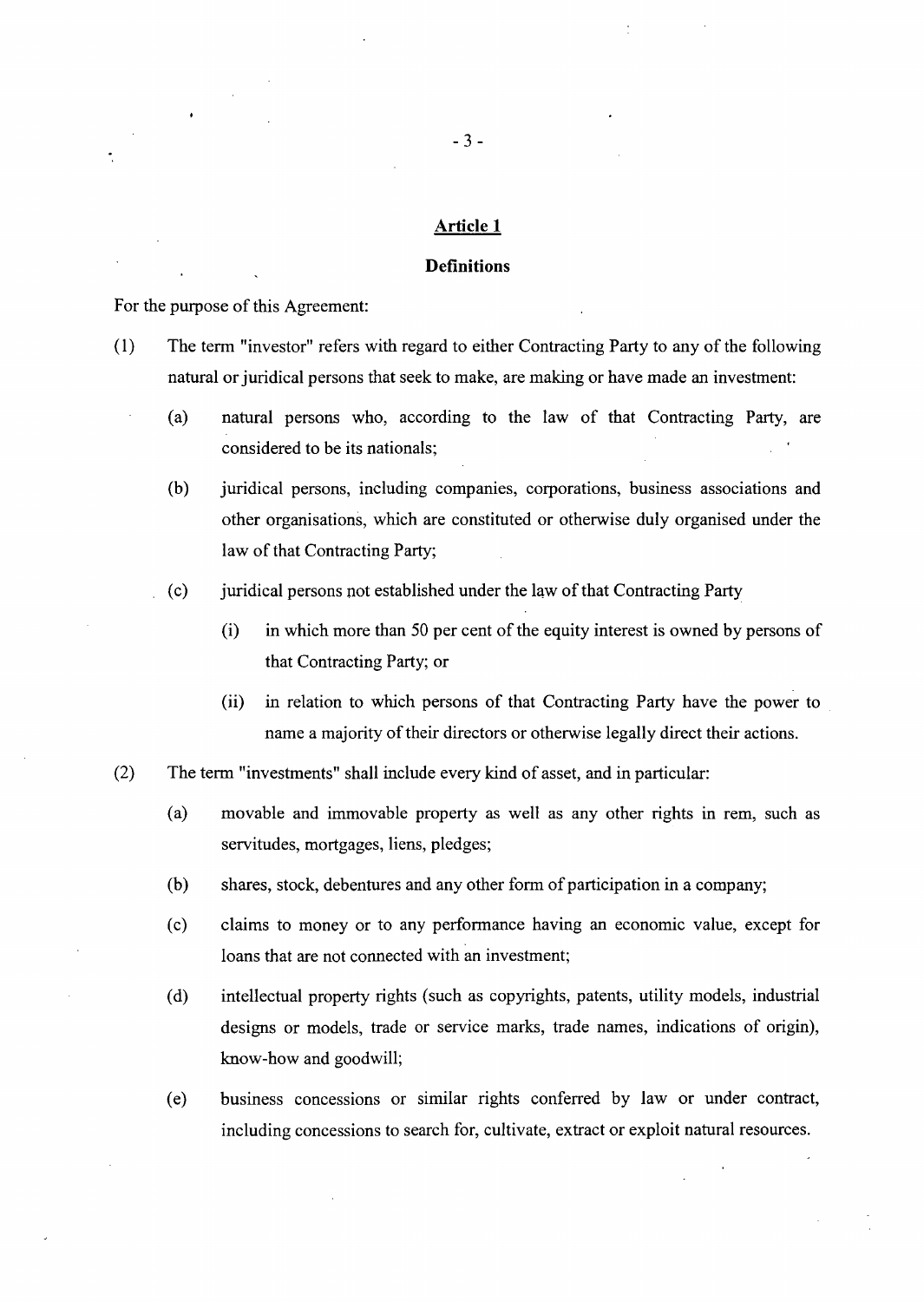- (3) The term "retums" means the amounts yielded by an investment and includes, in particular, profits, interest, capital gains, dividends, royalties and fees.
- (4) The term "territory" means:
	- (a) in respect ofthe Swiss Confédération: the territory of Switzeriand as designated in its laws in accordance with intemational law;
	- (b) in respect of the Republic of Trinidad and Tobago: the archipelagic State of Trinidad and Tobago, comprising the several islands of Trinidad and Tobago, its archipelagic waters, territorial sea and airspace thereof, together with the adjacent submarine areas of the exclusive economic zone and the continental shelf beyond the territorial sea over which Trinidad and Tobago exercises sovereign rights or jurisdiction in accordance with the laws of Trinidad and Tobago and with intemational law.

### Scope of application

The present Agreement shall apply to investments in the territory of one Contracting Party made in accordance with its laws and regulations by investors of the other Contracting Party, whether prior to or after the entry into force of the Agreement. It shall however not be applicable to claims or disputes arising out of events which occurred prior to its entry into force.

#### Article 3

#### Promotion, admission

(1) Each Contracting Party shall in its territory encourage and create favourable conditions for investments by investors of the other Contracting Party and admit such investments in accordance with its laws and regulations.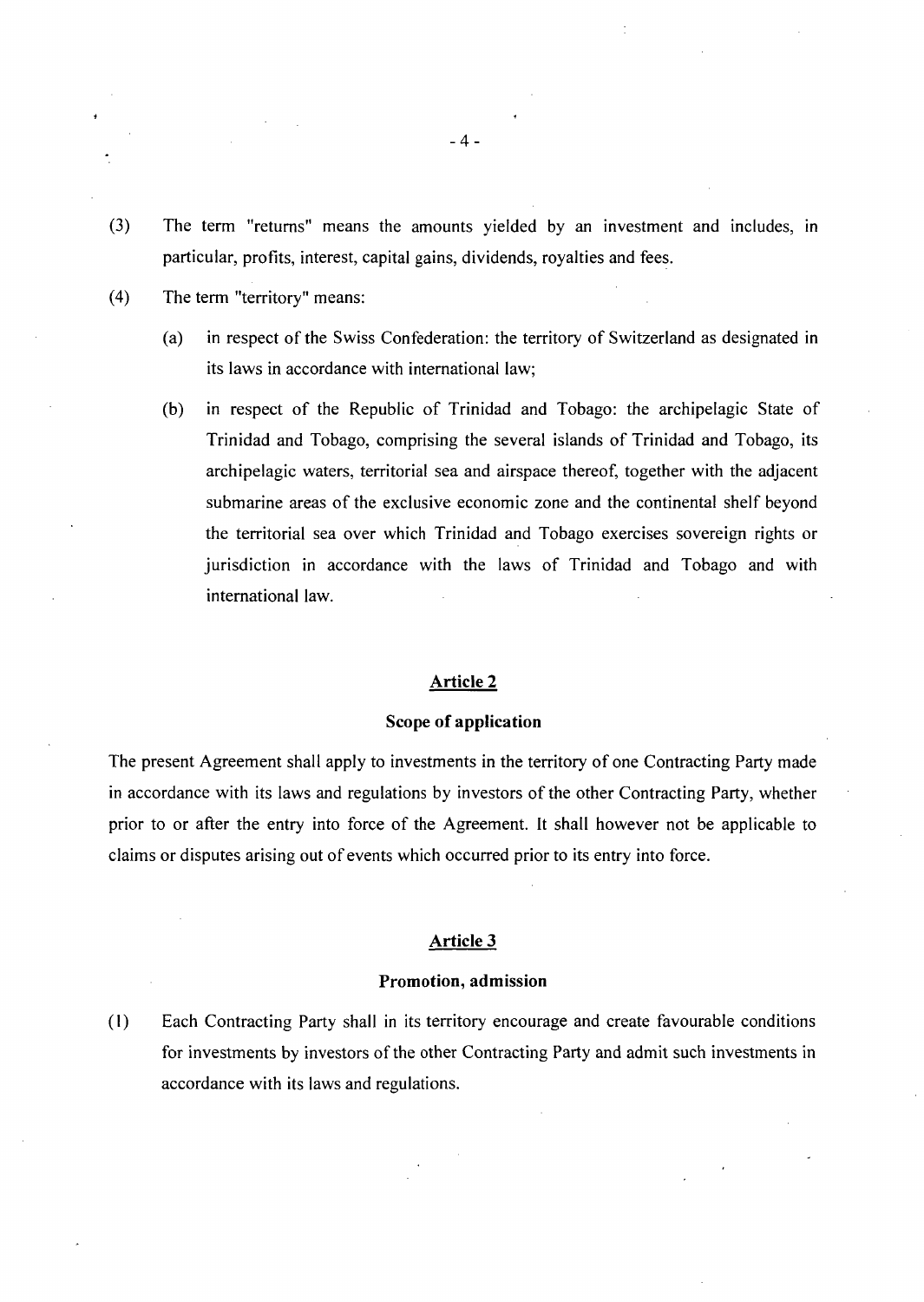(2) When a Contracting Party shall have admitted an investment on its territory, it shall provide, in accordance with its laws and regulations, ail necessary permits or authorisations in connection with such investment including permits for the carrying out of licensing agreements and contracts for technical, commercial or administrative assistance as well as authorisations required for the activities of managerial and technical personnel of the investor's choice, regardless of nationality.

# Article 4

#### Protection, treatment

- (1) Investments and retums of Investors of each Contracting Party shall at ail times be accorded fair and équitable treatment and shall enjoy füll protection and security in the territory of the other Contracting Party. Neither Contracting Party shall in any way impair by unreasonable or discriminatory measures the management, maintenance, use, enjoyment, extension, or disposai of such investments.
- (2) Each Contracting Party shall in its territory accord investments or returns of investors of the other Contracting Party treatment not less favourable than that which it accords to investments or returns of its own investors or to investments or returns of investors of any third State, whichever is more favourable to the Investor concemed.
- (3) Each Contracting Party shall in its territory accord Investors of the other Contracting Party, as regards the management, maintenance, use, enjoyment or disposai of their investments, treatment not less favourable than that which it accords to its own investors or investors of any third State, whichever is more favourable to the investor concerned.
- (4) If a Contracting Party accords special advantages to investors of any third State by virtue of an agreement establishing a free trade area, a customs union or a common market or by virtue of an intemational agreement regarding matters of taxation, it shall not be obliged to accord such advantages to investors of the other Contracting Party.

5 -

 $\ddot{\cdot}$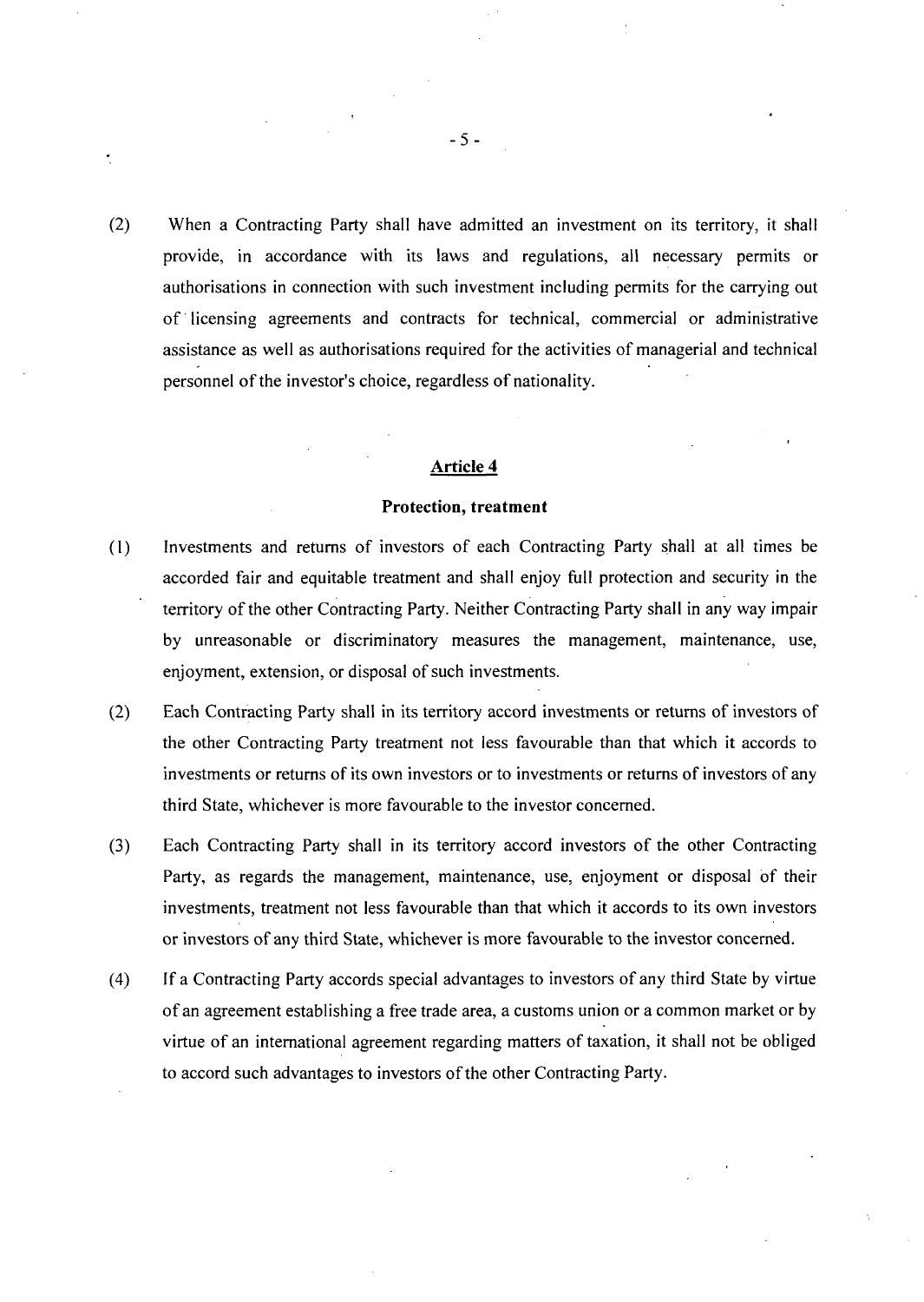#### Free transfer

(1) Each Contracting Party in whose territory investments have been made by Investors of the other Contracting Party shall grant the unrestricted transfer of amounts relating to such investments, and in particular of:

- (a) retums;
- (b) payments relating to loans incurred, or other contractual obligations undertaken, for the investment;
- (c) amounts assigned to cover expenses relating to the management ofthe investment;
- (d) royalties and other payments deriving from rights enumerated in Article 1, paragraph (2), letters (c), (d) and (e) of this Agreement;
- (e) earnings and other rémunération of personnel lawfully engaged from abroad in connection with the investment;
- (f) additional contributions of capital necessary for the maintenance or development of the investment;
- $(g)$  the proceeds of the partial or total sale or liquidation of the investment, including possible increment values.
- (2) Transfers shall be effected without delay in a freely convertible currency, at the applicable exchange rate at the date of the transfer.
- (3) It is understood that the provisions of paragraphs 1 and 2 of this Article are without prejudice to the equitable, non-discriminatory and good-faith application of laws:
	- (a) to protect the rights of creditors;
	- (b) relating to or ensuring compliance with laws and regulations
		- (i) on the issuing, trading and dealing in securities, futures and derivatives,
		- (ii) conceming reports or records of transfers, or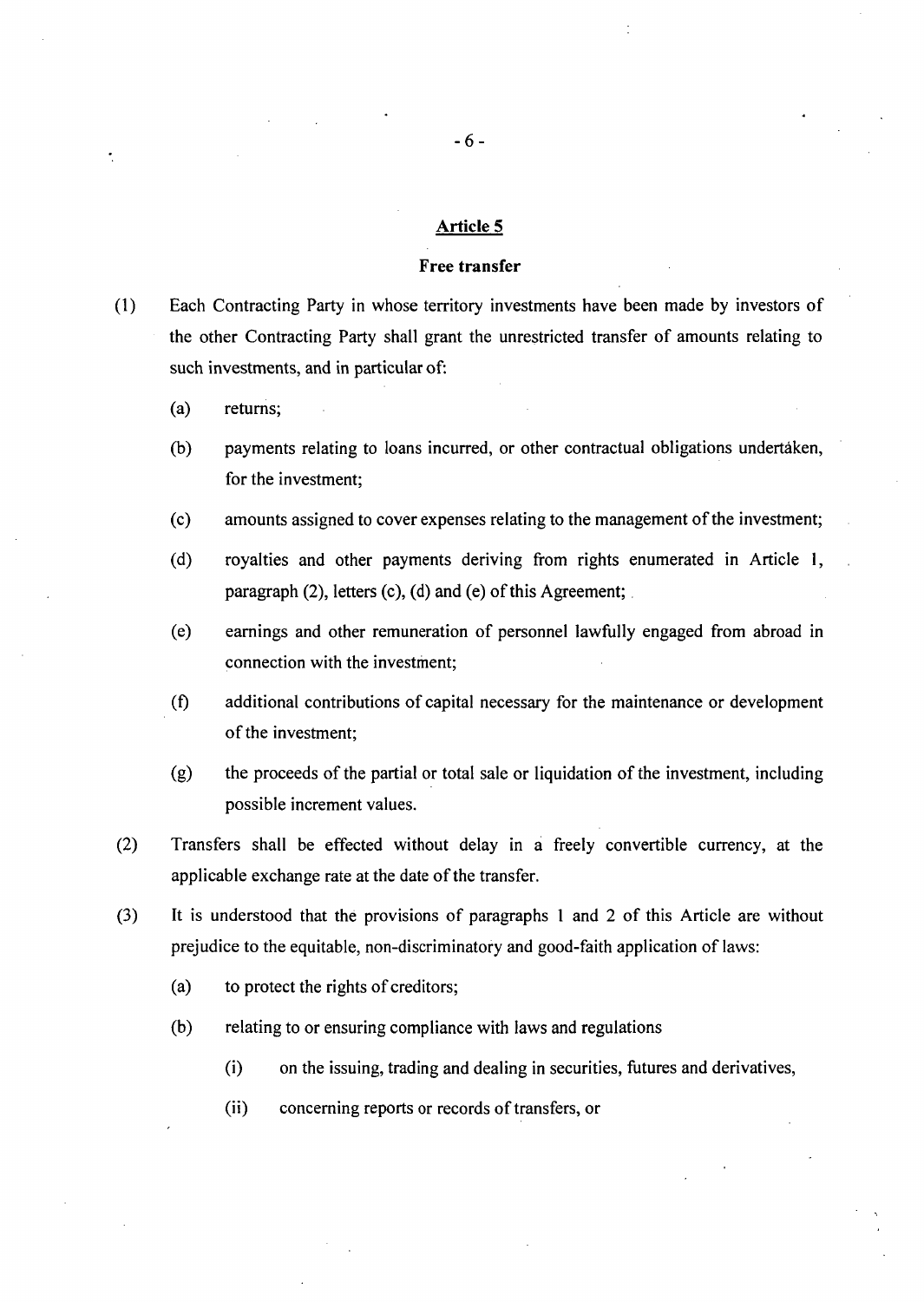(c) in connection with criminal offences and orders or judgements in administrative and adjudicatory proceedings.

# Article 6

# Dispossession, compensation

- (1) Investments of Investors of either Contracting Party shall not be nationalized, expropiated or subjected to measures having effect équivalent to nationalization or expropriation (hereinafter referred to as "expropriation") in the territory of the other Contracting Party, except for a public purpose related to the intemal needs of that Contracting Party, under due process of law, on a non-discriminatory basis and against prompt, adéquate and effective compensation. Such compensation shall amount to the market value of the investment expropriated immediately before the expropriation or before the impending expropriation became public knowledge, whichever is the earlier, shall include interest at a normal commercial rate until the date of payment, shall be made without delay, be effectively realizable and be freely transferable. The investor affected shall have a right, under the law of the Contracting Party making the expropriation, to prompt review, by a judicial or other independent authority of that Contracting Party, of his case and of the valuation of his investment in accordance with the principles set out in this paragraph.
- (2) The Investors of one Contracting Party whose investments have suffered losses due to war or any other armed conflict, revolution, state of emergency or rebellion, which took place in the territory of the other Contracting Party shall benefit, on the part of this latter, from treatment in accordance with Article 4 of this Agreement as regards restitution, indemnification, compensation or other settlement. Resulting payments shall be freely transferable.

7-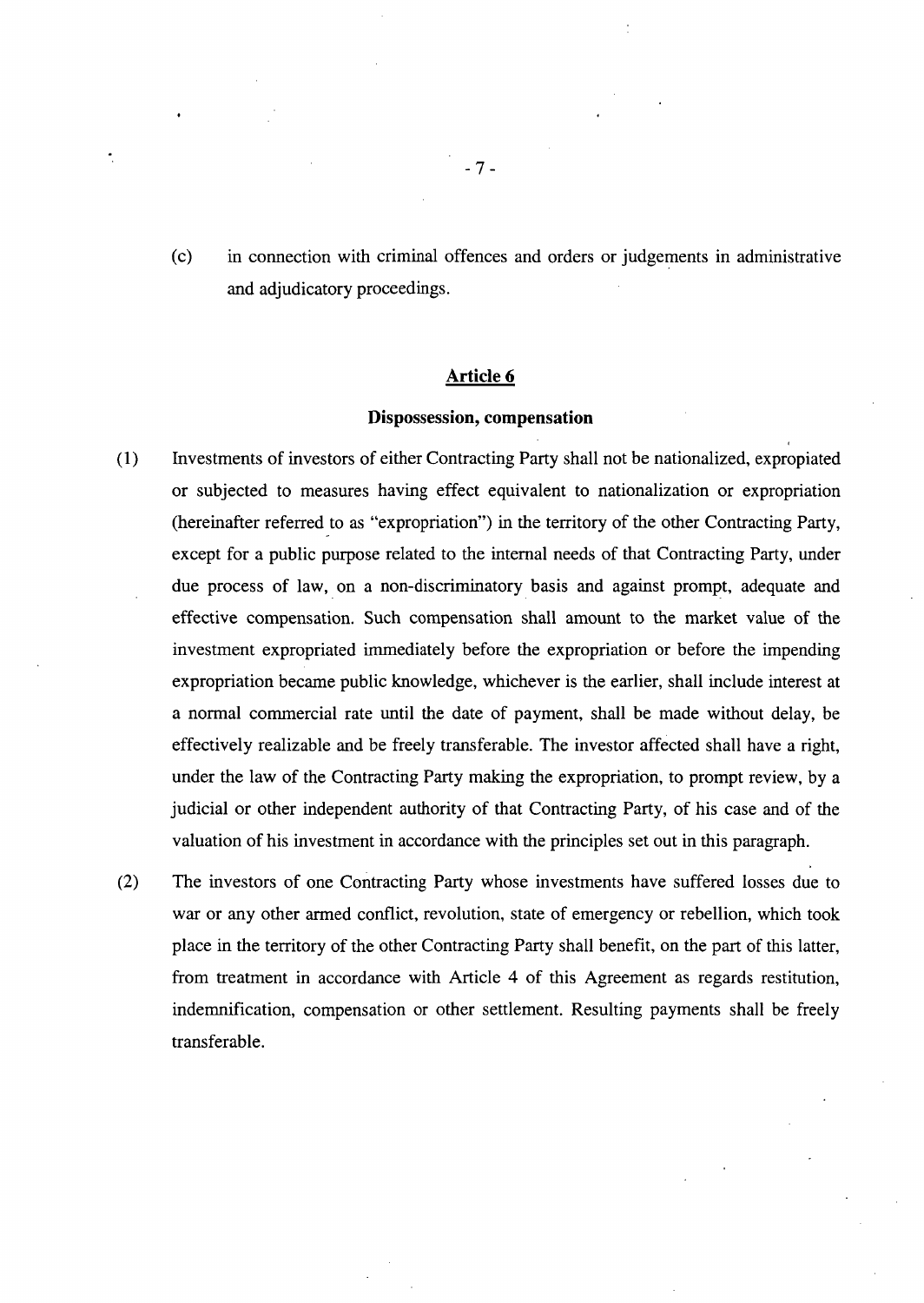# Principle of subrogation

- (1) Where one Contracting Party has granted any financial guarantee against non-commercial risks in regard to an investment by one of its Investors in the territory of the other Contracting Party, the latter shall recognize the rights of the first Contracting Party by virtue of the principle of subrogation to the rights of the investor when payment has been made under this guarantee by the first Contracting Party.
- (2) Payments made under this Article shall not affect the rights of the beneficiary of the guarantee to have recourse to any dispute resolution procédure in accordance with this Agreement.

# Article 8

# Disputes between a Contracting Party and an investor of the other Contracting Party

- (1) For the purpose of solving disputes with respect to investments between a Contracting Party and an investor of the other Contracting Party concerning an obligation under this Agreement consultations shall take place between the parties concemed.
- (2) If these consultations do not result in a solution within six months from the date of the written request for consultations, the investor may submit the dispute either to the courts or the administrative tribunals of the Contracting Party in whose territory the investment has been made or to international arbitration. In the latter event the investor has the choice between either of the following:
	- (a) the Intemational Centre for Settlement of Investment Disputes (ICSID) provided for by the Convention on the Settlement of Investment Disputes between States and Nationals of other States, opened for signature at Washington, on March 18, 1965; or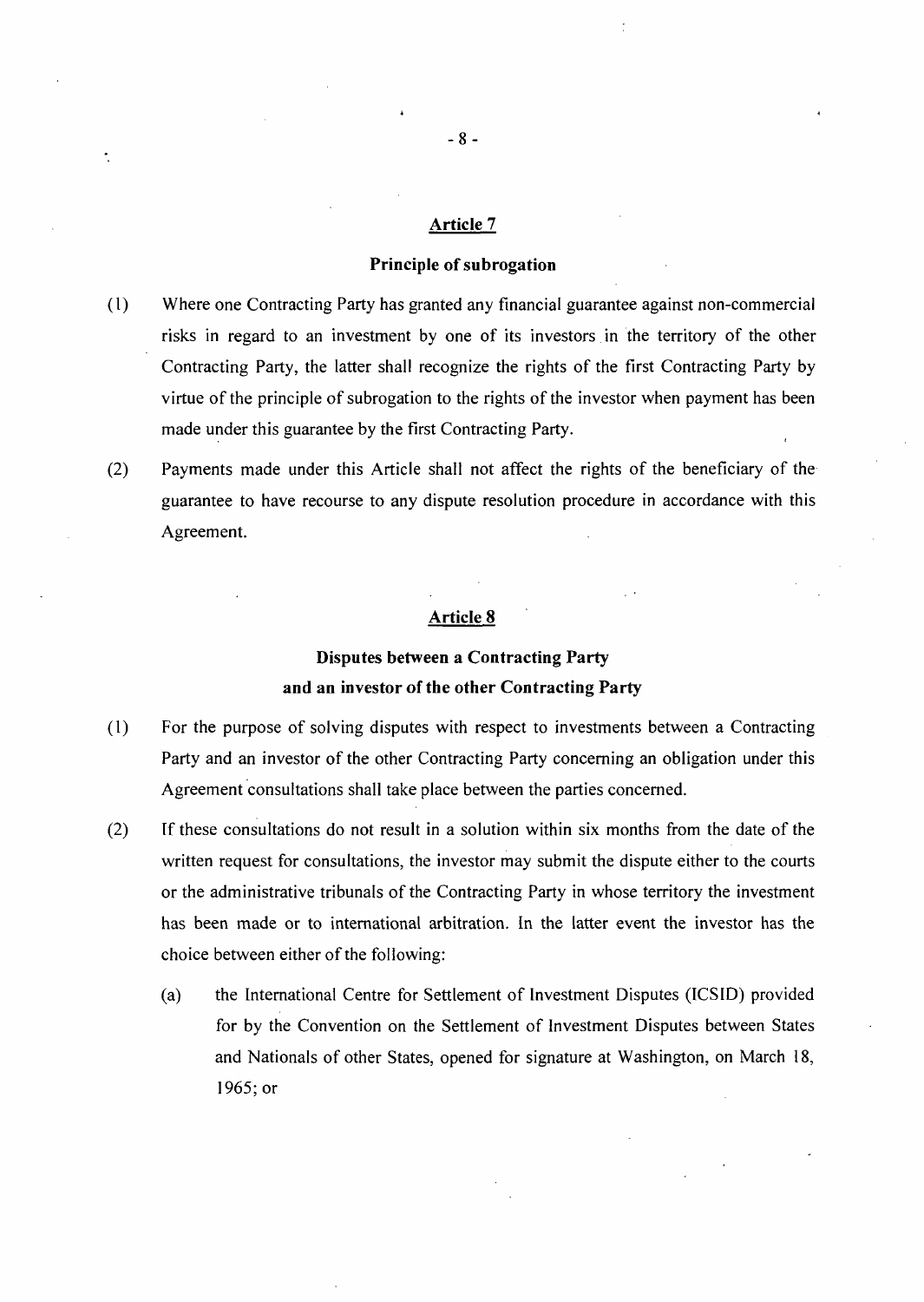- (b) an ad hoc-arbitral tribunal which, unless otherwise agreed upon by the parties to the dispute, shall be established under the arbitration rules of the United Nations Commission on International Trade Law (UNCITRAL) ; or
- (c) arbitration in accordance with the Rules of Arbitration of the International Chamber of Commerce (ICC).
- (3) Each Contracting Party hereby consents to the submission of an investment dispute to intemational arbitration.
- (4) The Contracting Party which is party to the dispute shall at no time whatsoever during the process assert as a defence its immunity or the fact that the Investor has received, under an insurance contract, a compensation covering the whole or part of the incurred damage.
- (5) Neither Contracting Party shall pursue through diplomatie Channels a dispute submitted to intemational arbitration unless the other Contracting Party does not abide by and comply with the arbitral award.
- (6) The arbitral award shall be final and binding for the parties to the dispute and shall be executed without delay according to the law of the Contracting Party concerned.

## Disputes between the Contracting Parties

- (1) Disputes between the Contracting Parties regarding the interpretation or application of the provisions ofthis Agreement shall if possible be settled through diplomatie Channels.
- (2) If the dispute between the Contracting Parties cannot be settled within a period of six months from the date at which the issue was raised in writing by one of the Contracting Parties, it shall upon request of either Party to the dispute be submitted to an arbitral tribunal.
- (3) Such an arbitral tribunal shall be constituted for each individual case in the following way. Within two months of the receipt of the request for arbitration, each Contracting

 $\ddot{\phantom{a}}$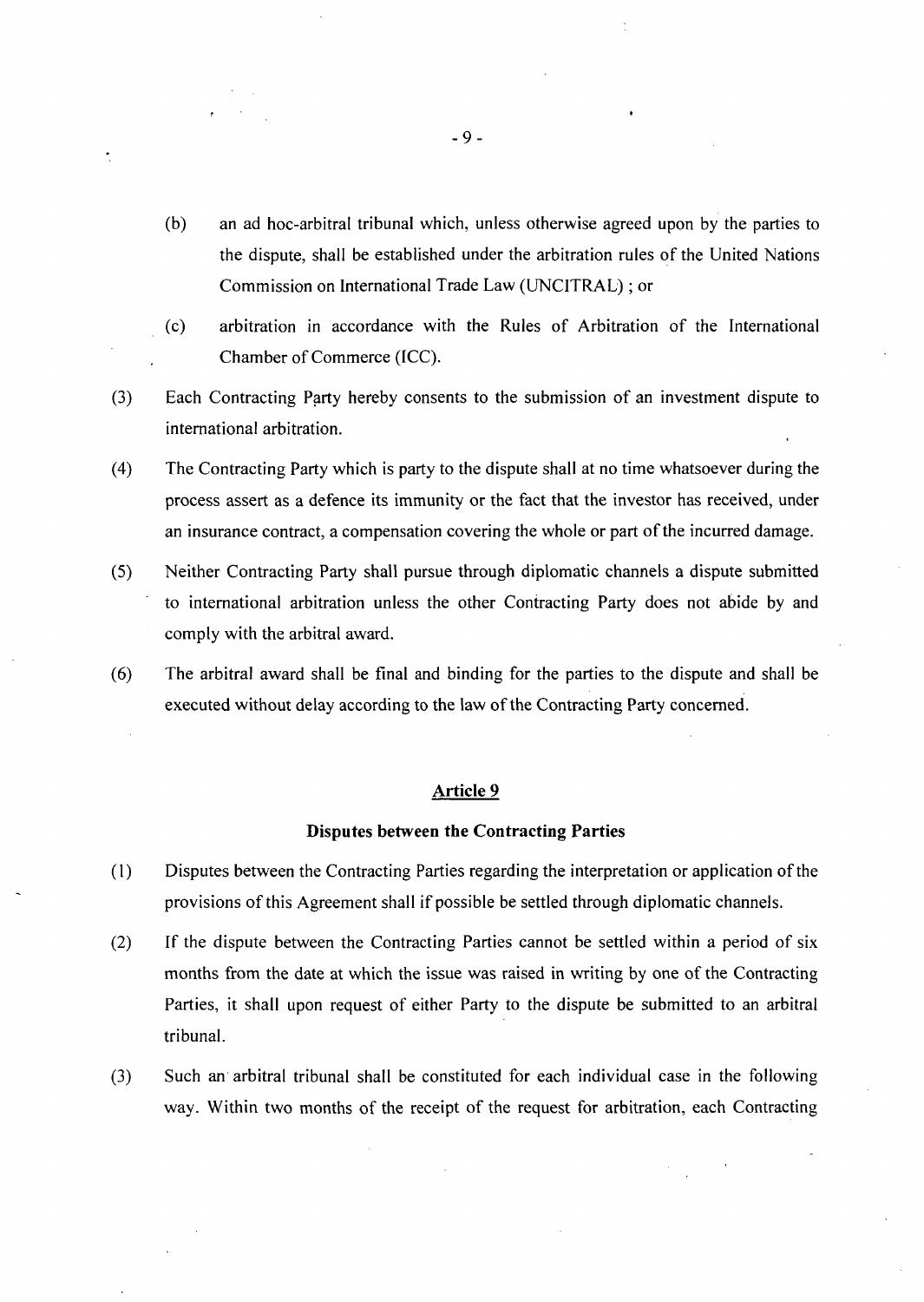Party shall appoint one member of the tribunal. Those two members shall then within two months select a national of a third State who shall be the Chairman of the tribunal.

- $(4)$  If within the periods specified in paragraph  $(3)$  of this Article the necessary appointments have not been made, either Contracting Party may, in the absence of any other arrangement, invite the President of the Intemational Court of Justice to make any necessary appointments. If the President is a national of either Contracting Party or if he is otherwise prevented from discharging the said function, the Vice-President shall be invited to make the necessary appointments. If the Vice-President is a national of either Contracting Party or if he is also otherwise prevented from discharging the said function, the Member of the Intemational Court next in seniority who is not a national of either Contracting Party shall be invited to make the necessary appointments.
- (5) The arbitral tribunal shall détermine its own procédures. Unless otherwise agreed by the Contracting Parties, all submissions shall be made and all hearings shall be completed within six months of the date of selection of the Chairman. The tribunal shall reach its decisions by a majority of votes, and it shall render its award within two months of the date of final submissions or date of the closing of the hearings, whichever is later.
- (6) The décisions by the tribunal shall be final and binding upon both Contracting Parties. Each Contracting Party shall bear the cost of its own member of the tribunal and of its representation in the arbitral proceedings. The cost of the Chairman and the remaining costs shall be bome in equal parts by the Contracting Parties, unless the arbitral tribunal decides otherwise.

#### Article 10

#### Other commitments

(1) If provisions in the law of either Contracting Party or obligations under intemational law entitle investments by investors of the other Contracting Party to treatment more favourable than is provided for by this Agreement, such provisions or obligations shall, to the extent that they are more favourable, prevail over this Agreement.

 $-10-$